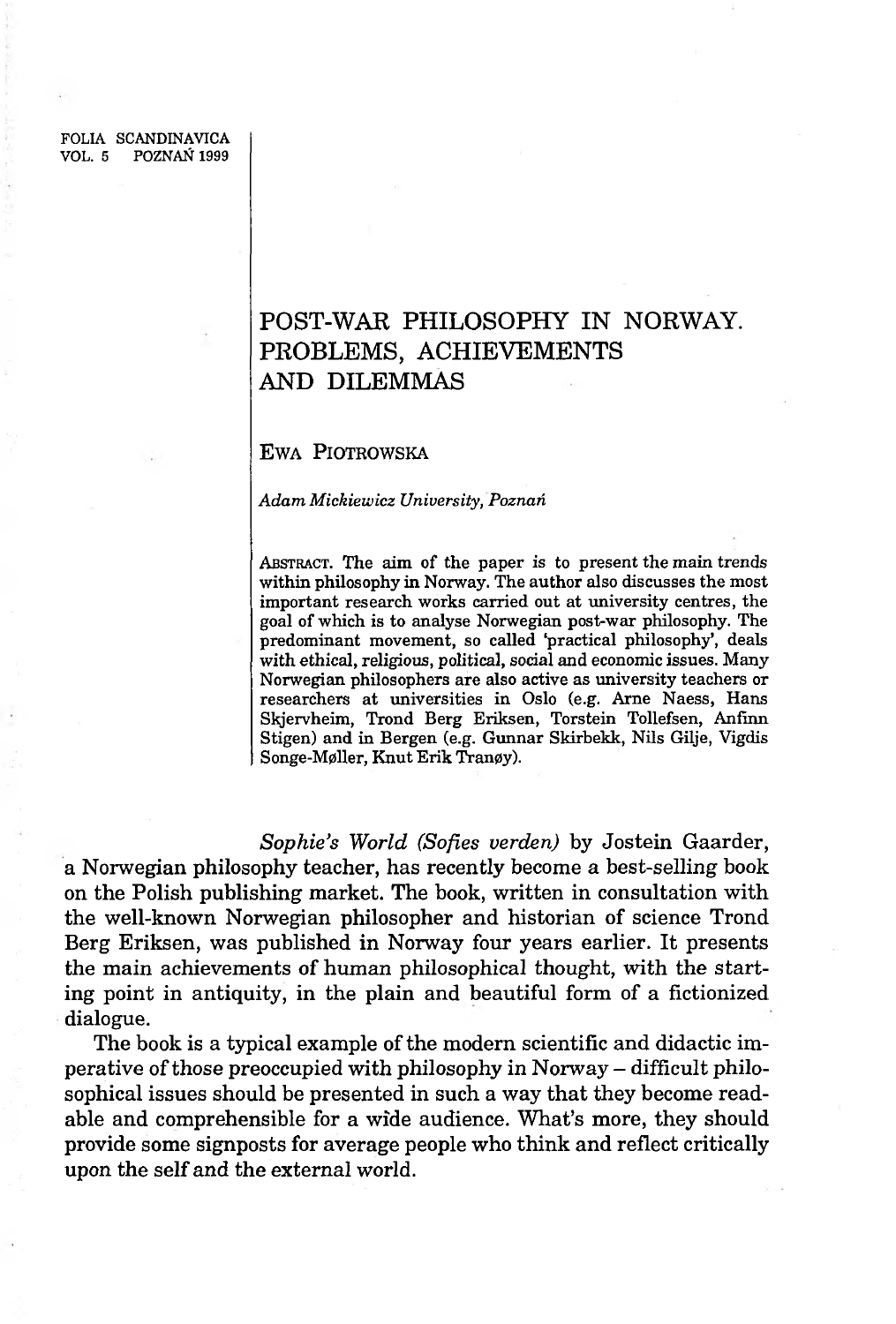"Philosophy for life" is a watchword that has become popular in Norway not only with philosophers. One talks about "practical philosophy", i.e. philosophy that attempts at solving ethical, religious, social, political and even economic problems. Norway is a small country but people living there are faced (both individually and collectively) with much the same problems and alternatives as big nations and superpowers. Norway has not given birth to great thinkers, but the number of philosophers who contributed to the development of philosophical thought is quite considerable. In this paper we shall mention at least some of them.

I

We shall focus on selected issues and trends, and mention only some significant contributors to Norwegian philosophical thought in the last quarter century. Its recent development is characterised by a broad spectrum of topics, from purely cognitive to "practical" ethical, social, political and economic ones.

A revival in Norwegian humanities has been felt since 1970. The 60's and 70's saw lively disputes among Norwegian scientists and commentators about what questions philosophy should raise (Generasjoner i norsk filosofi, 1973). They provided different answers since they represented different ideological and methodological approaches. For some, this diversity was an important factor that brought about the dynamic development of philosophy as a science and social and political practice. In several books published in the early 80's (e.g. the study edited by Tore Frángsmyr), their authors pointed to symptoms of crisis regarding ideological and methodological foundations of philosophical research (Frángsmyr ed. 1983).

Anfinn Stigen, a Norwegian philosopher, wrote about "the identification crisis of academic philosophy" already in the early 70's (Generasjoner i norsk filosofi, 1973:11). Doubts were raised about how "academic philosophy" was to approach the questions of criticism and analyticity, truth, life and death. Therefore, Stigen distinguishes between philosophy of life (verdensanskuelse) and practical philosophy being "a subject, profession" (Generasjoner i norsk filosofi, 1973:101 and the following pp.). Philosophy has an important position at Norwegian universities. Prior to commencing studies in any subject, Norwegian students are supposed to take an introductory semester-long course of philosophy finished with an exam (examen philosophicum). History of philosophy (i.e. the synopsis of main doctrines and major figures) and the philosophy of natural science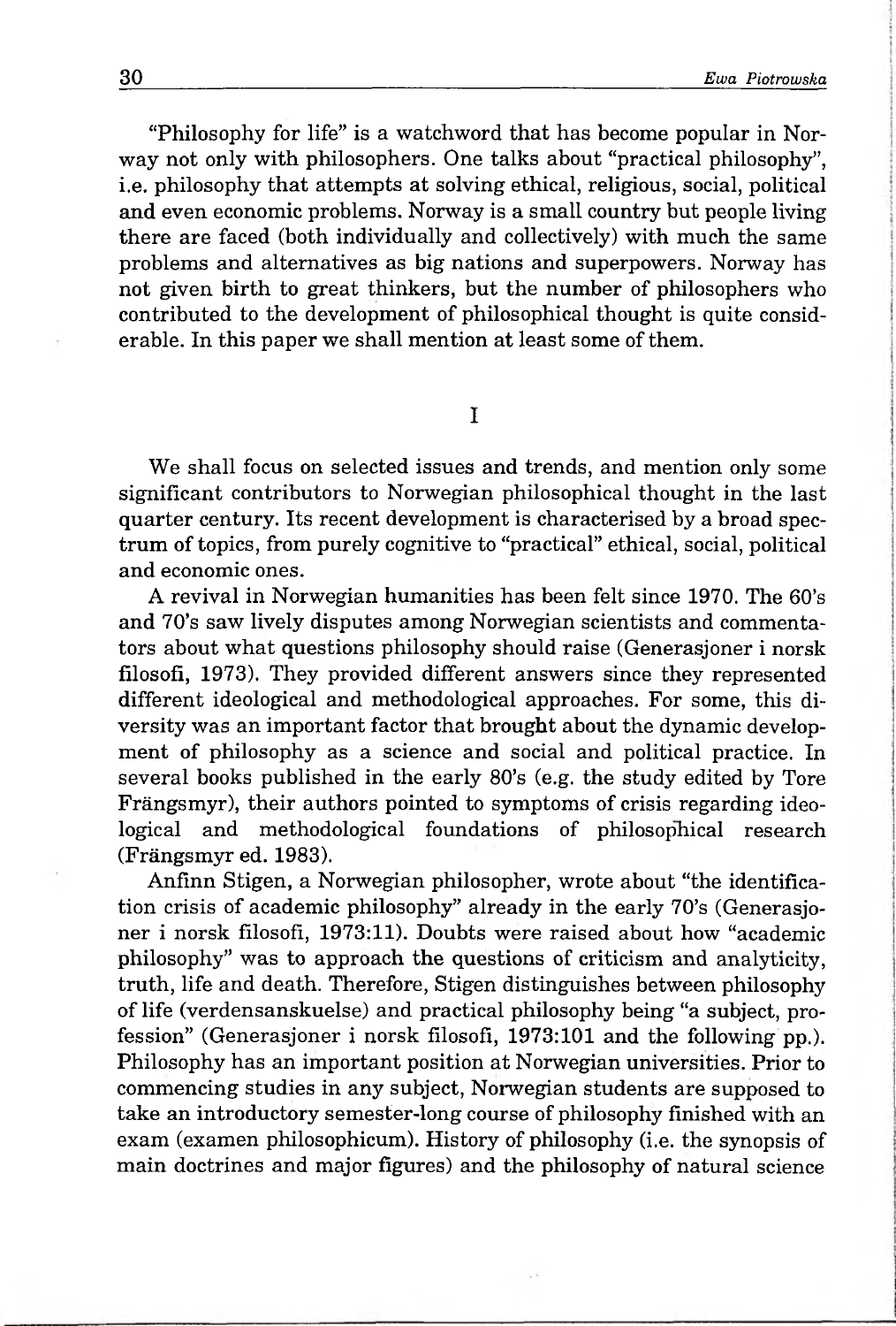and humanities are obligatory. Some aspects of philosophy are taught on specialisation courses, such as metaphysics and ontology, theory of cognition, logic, ethic, semantics and the philosophy of language, aesthetics, the philosophy of religion, social philosophy, the philosophy of politics, history, psychology, pedagogy and others. Sometimes philosophy is taught in a wider social and intellectual context as the so-called history of ideas. Its followers do not focus on the relations between philosophy and sciences but rather on intricate mechanisms of thinking, and stress the ability to reconstruct and elucidate basic intellectual processes and phenomena.

There is a widespread belief among "academic philosophers" in Norway that traditional textbooks on the history of philosophical thought should be replaced by concise studies showing "philosophical thinking" against a background of the mental, cultural, social and economic development of mankind and concentrating on the achievements of those who create "the world of thought". Such a wide and integrated approach to the history of philosophy may be found in a book by Trond Berg Eriksen, professor of the "history of ideas" at the University of Oslo, published in 1994 under the title of "The Labyrinths of Wonder" (Undringens labyrinter, Eriksen, 1994). In this modern and comprehensible textbook the ideas of the most important philosophers are presented against a background of the mental development of societies and epochs in which they lived. According to Eriksen, the history of philosophy is the history of human thinking and "intellectual influence".

Similar in content and methods applied is the newest study (1997) about "thinkers and ideas" published by scientists from the Institute of Philosophy at the University of Oslo (Tollefsen-Syse-Nicolaisen, 1997). For the authors of this elaborate study (ca. 600 pages!) the writing and teaching of philosophy is a permanently changeable category characterised by a diversity of approaches and methods of interpretation. They note that philosophers have always displayed different attitudes towards the requirements of life and tried to set the "fashion" for historically determined "demand for ideas", also philosophical ideas. The authors strongly believe that the contents, "ideological quality" and educational profile of a philosophy textbook is determined by changeable "intellectual needs" of the individual. Philosophy is not merely an academic subject but rather an exhaustive answer to questions about the meaning, mechanisms and joy of life, a kind of "intellectual recipe" for how to "approach" the values of life. Philosophy is a synthesis of the achievements of "thinkers" and their "ideas". According to the authors of the textbook, a philosopher answers fundamental (decisive) questions such as the essence of existence,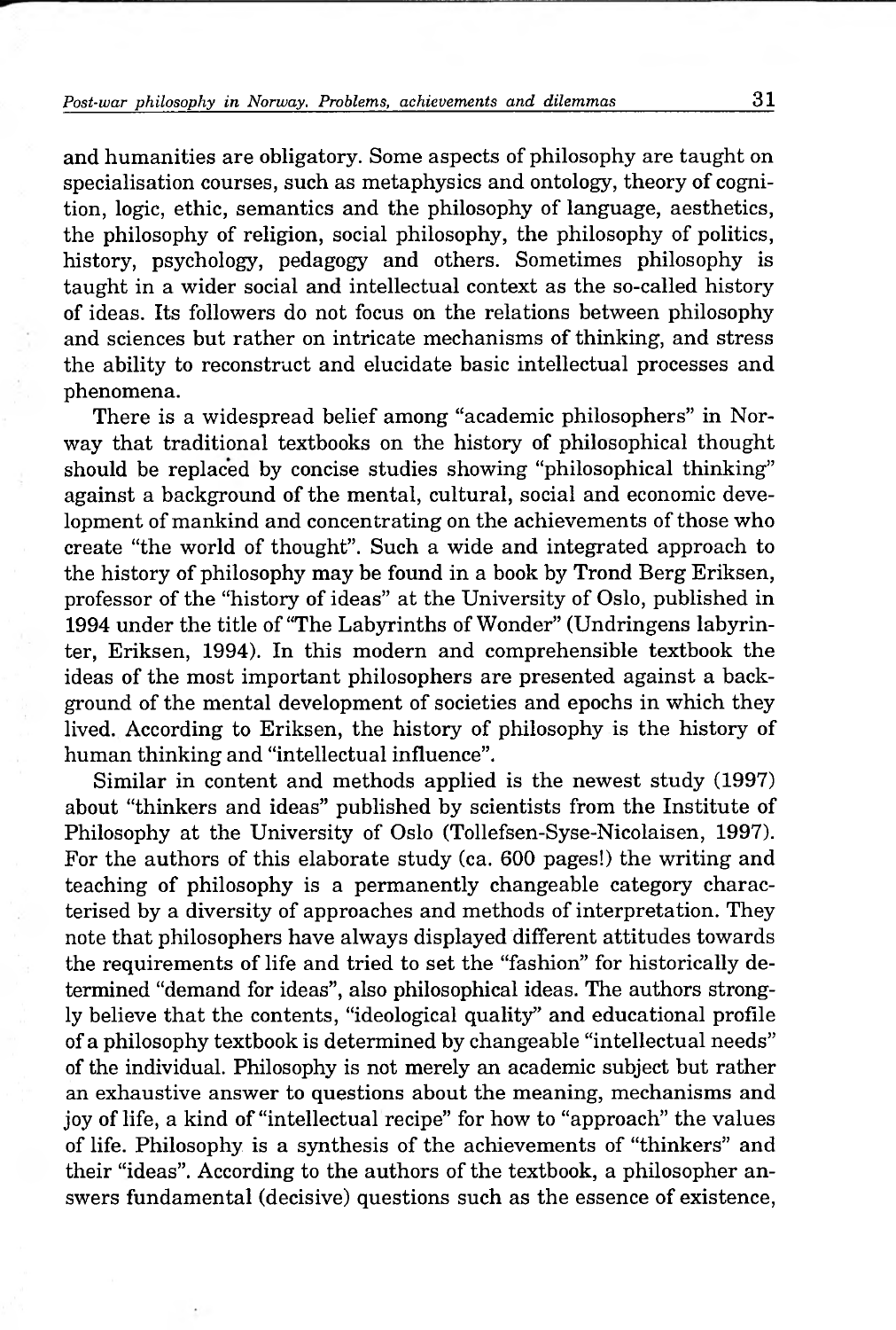relations between man and nature, the meaning of eternal life and the existence of God, moral dilemmas of human behaviour. Tollefsen and his co-writers assume that the very essence of the history of philosophy is to be sought in the answers to these questions that eminent thinkers of modern times have already given. They also stress the need to revise the insights of many, unfairly forgotten, medieval philosophers and "men of ideas" and emphasise radical and left-wing thinkers of the last centuries since the main goal of any historian of philosophy should be to fight hackneyed and "out-of-date" stereotypes and methods of writing about "fundamental ideas".

Gunnar Skirbekk and Nils Gilje from the University of Bergen take note of such "fashionable" terms as rationality, modernity and ecology in their two-volume outline of the history of philosophy (Skirbekk-Gilje, 1996). This concise textbook was published in 1970 and later systematically revised, supplemented and even translated into several European languages. In the book, a review of major philosophical systems is accompanied by interpretations of fundamental political theories. The authors focus on the development of sciences (specifically natural sciences) throughout ages and analyse the thinking of scientists, naturalists, politicians and humanists. They conclude that the revolution in natural sciences have brought about significant changes in the life of mankind but global changes in the world are also connected with the development of humanities and social sciences. Hence, scientific "revolution" in the broad meaning of the word must also be associated with such names as Darwin, Freud, Durkheim and Max Weber. An ideal textbook should take account of both philosophers from Western Europe and philosophical systems of "the people from the East" (including Europe). The book stresses the role of feminism (defined as the quest for "female element" and presents the diversity of views on family and its role in the evolution of philosophical culture.

The role of gender in philosophical thinking has been thoroughly examined in Norway (and other Scandinavian countries). Vigdis Songe-M0ller, professor of philosophy at the University of Bergen, seems to have found the origin of such terms as gender and sexuality in antiquity, in works of Homer and Hesiod (Songe-M0ller, 1997). "Feminist philosophers" believe that these important biological aspects of human life have been left unsaid by philosophy written almost exclusively by men. Obviously, it is a simplification. Let us add that the modern feminist movement in Norway seeks its "spiritual roots" in philosophical reflection.

Anfinn Stigen (d. 1994) taught philosophy at the University of Oslo for many years. He started his research by studying the thought of Aris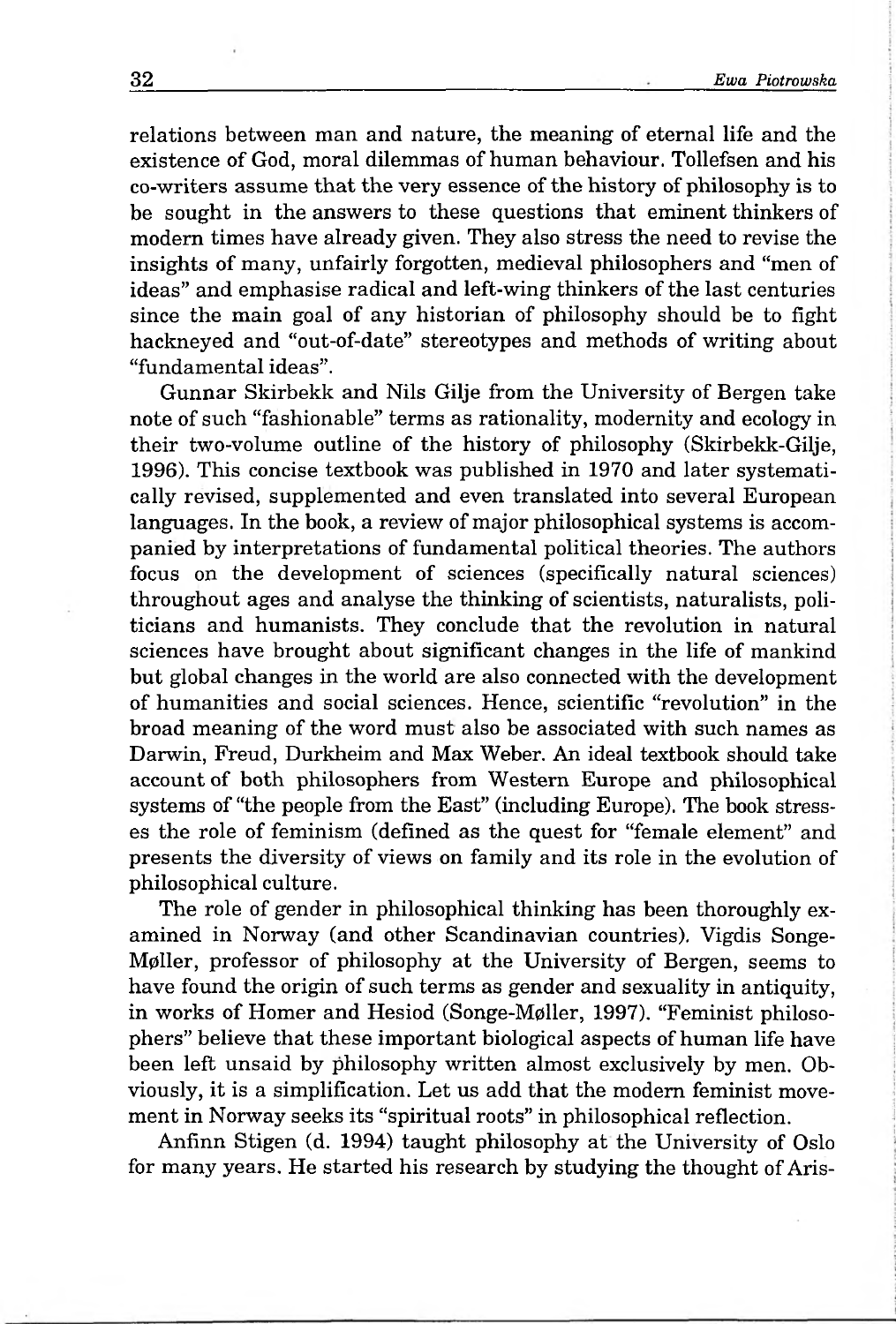totle and later, in the 60's and 70's, devoted his attention to such terms as meaning, action and imagination. He was mainly interested in philosophical and humanistic aspects of human labour. His most important work, a two-volume synthetic history of "human thinking" was published in 1983 (Tenkningens historie, last edition: Oslo 1992). Stigen put "the history of human thinking" into a wide social, moral and cultural context. He presented main philosophical doctrines through works of their major representatives. Volume one (up to the 17th century) is devoted to the achievements of Socrates, Plato, Aristotle, Augustine, Aquinas, Descartes and Spinoza. Discussing the main doctrines of antiquity, the Middle Ages and modern times, Stigen linked them skilfully with the development of such sciences as mathematics, physics, astronomy and medicine. He claimed that multiple relations between philosophy and mathematical and natural sciences constitute an important factor in the tradition of European scientific and philosophical thinking. Volume two is devoted to the last three centuries of philosophical thought and offers an exhaustive interpretation of the achievements of such scholars as Newton, Hume, Kant, Locke, Rousseau, Kierkegaard, Marx, Darwin, Simone de Beauvoir and some others. According to Stigen, philosophical thought played a large part in the intricate process of modernising European societies and it influenced fundamental, at times dramatic, social, political and civilizational transformations of many a country and nation, particularly in Europe. Stigen considers the philosophy of natural sciences, epistemology, political philosophy and the philosophy of morals the most important branches of philosophy in the last centuries. The Norwegian philosopher concluded in a clear-cut way that the history of philosophy (not only European philosophy) cannot be discussed in isolation from cultural, spiritual and civilizational achievements of countries and nations. The novelty of the work is Stigen's conviction that philosophy should take a stand on sexual relations between men and women, the women's position in society and, first of all, "the women's demands for equality".

"Philosophy of life" has been a much discussed term in social and philosophical debates. According to Nina Kari Monsen, such an approach to philosophy gives "a vision of goodness" (Godhetens synsvinkel, Monsen 1992). Collective "nobility" of people is obvious rather than questionable because it is the result of the "experience of life", the sense and "meaning of life". According to Monsen, fundamental "spiritual community of people" is possible and she even talks about "spiritual chamber". Monsen claims that man (as a biological, spiritual, mental, philosophical and moral category) is responsible for his individual and collective life. This is the basic thought of Nina Kari Monsen's "philosophy of life".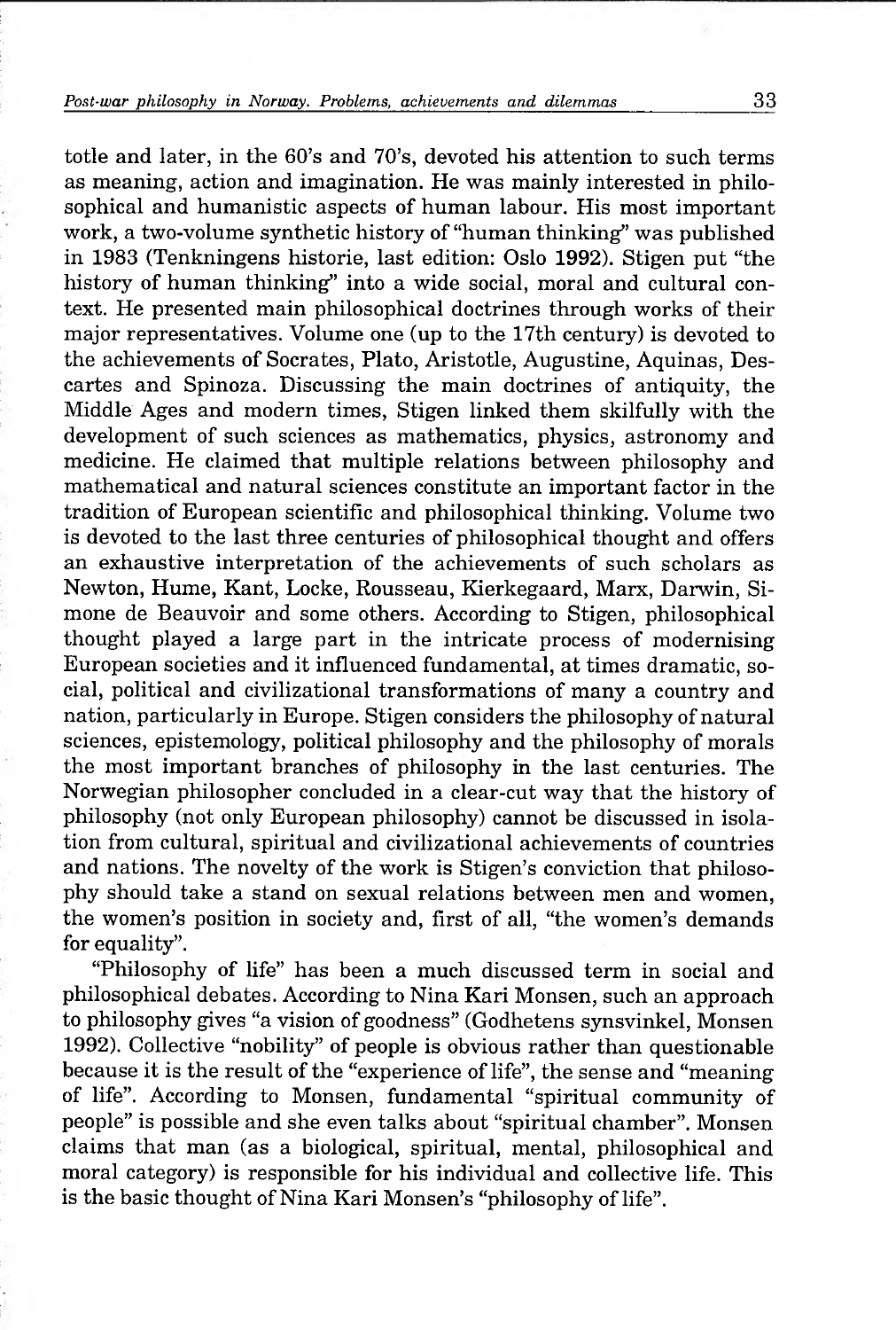Thomas Krogh, an expert on Hegel, Lenin and Rosa Luxemburg, already in the 70's claimed that philosophy is not only a "subject" (fag) or a particular doctrine but first of all kind of "rational self-reflection" (Generasjoner i norsk filosofi, 1973:260) and "philosophy of life" mentioned above is one of its manifestations.

Even earlier in the 60's, Per Fredrik Christiansen, a specialist on Roman Ingarden's philosophy from the University of Oslo, stated that the task of philosophy is to study cultural phenomena and analyse "human existence" (Generasjoner i norsk filosofi, 1973:323).

It is not difficult to notice that modern Norwegian philosophy often discusses the relations between ethical categories and philosophical sciences. In times of "global menace" one speaks of the "responsibility" of any scholar, not only a philosopher by profession or interests.

Knut Erik Tranøy, attached to the University of Bergen since 1959, explored relations between ethics and philosophy. He studied "the scholar's ethics" mainly with regard to the norms of Christian morality as he was an expert on Saint Thomas Aquinas (cf. his introduction to the selection of Aquinas's works: Thomas Aquinas. Utvalg og innledning, 1967).

In the 60's Trangy took a stand on the reform of universities and the principles of academic life in Norway (Trangy,  $1967$ ). As a philosopher he was mainly interested in the principles of scientific research and university teaching. A scholar lives by norms and values because they are necessary in any scientific activity but he is also critical to them. According to Trangy, classical ethical problems must be looked upon from new angles. Ethical norms should be a "natural choice" when approaching practical and philosophical problems. Motivation and legitimacy are needed in order to understand and explain human activity. "Intentionality" (intensjonalitet) is necessary to understand any scientific activity, specifically that he called cognitive activity (kognitiv aktivitet).

Studying the relations between scientific research and moral responsibility Trangy distinguished two different points of view and sets of norms:

- a) classical (or analytic), e.g. logic of norms and explanation models
- b) so-called continental, e.g. hermeneutic, phenomenological or "dialectic"

According to Trangy it is crucial to explain the relations between

- a) understanding and explanation of human behaviour
- b) historical explanations
- c) explanations and formation of sociological theories

Intentionality may be used in all these cases (Trangy, 1970).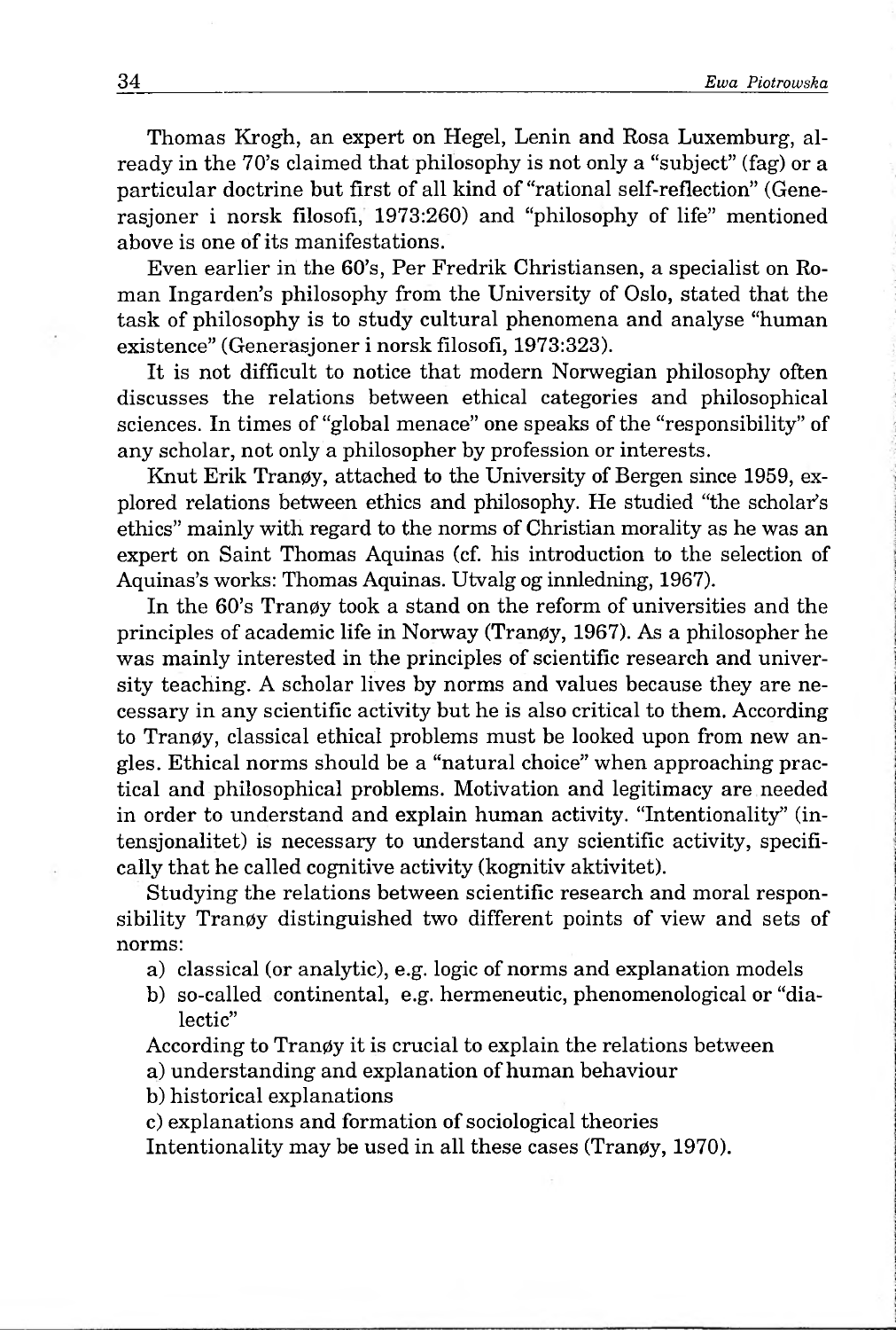II

Arne Næs (b. 1912) occupies a special position in Norwegian post-war philosophy. Having graduated from universities of Oslo, Paris and Vienna he became a professor of philosophy at the University of Oslo in 1939. In his PhD thesis from 1936 he claimed that scientific cognition should be thoroughly examined by means of both real and formal models. He pointed to important discrepancies between the notion of truth and socalled common sense. In one of his works on scientific cognition (1941: Filosofiske problemer) he wrote about the infinity of human cognition. In subsequent years his main fields of interest were the theory of science and cognition (Ahlberg, 1974:188-190). Naes's post-war activity focused on a wide range of philosophical issues such as the theory of cognition, empirical semantics, logic, scepticism, the philosophy of politics and ecology. Supporting Carnap's neo-positivism in the 50's, he urged the revival of "empirical movement" (Naes, 1956) and stressed the importance of an appropriate structure of concepts in solving philosophical problems. He founded a centre for philosophical research at the University of Oslo and edited a journal called "Theoria".

In 1938 he defined the notion of "truth" in the same way as Alfred Tarski, a Polish logician. In the 30's he contended that empiricism and the principle of effective cognition are parts of the same indivisible process in which the function of "generalisation" in philosophy is to be found (Næss, 1937/38). In the 40's he applied a semantic-argumentative technique to his research. According to Naess, philosophical argumentation pro et contra is empirical and stems from the observation of everyday life or from the results of so-called empirical semantics (Næss, 1974). Næss represented radical empiricism in Norwegian philosophy. "Empirical transmission" (empirisk overlevering), one of the major components of empirical semantics, was of primary importance for him (Storheim, 1960).

Næss postulated a complete openness of research (fullstendig åpen forskning) and linked it to the question of verification and scepticism (Naess 1968: Scepticism). According to him, unquestionable knowledge cannot be reached, but we must aim at bigger precision of concepts and psychologically determined "depth of intentions" (intensjonsdybde) in ontology and methodology. Næss also wrote about logic and methodology (1963: Logikk og metodelære. En innføring). He emphasised the importance of interpretation that brings about different outlooks on life and world (livs- og verdensanskuelser, Naess, 1969). In science, working hypotheses, though often used uncontrollably and unconsciously, are very important.

Being the follower of scepticism, Naess was deeply interested in "science" (vitenskap) and "scientism" (vitenskapelighet). He claimed that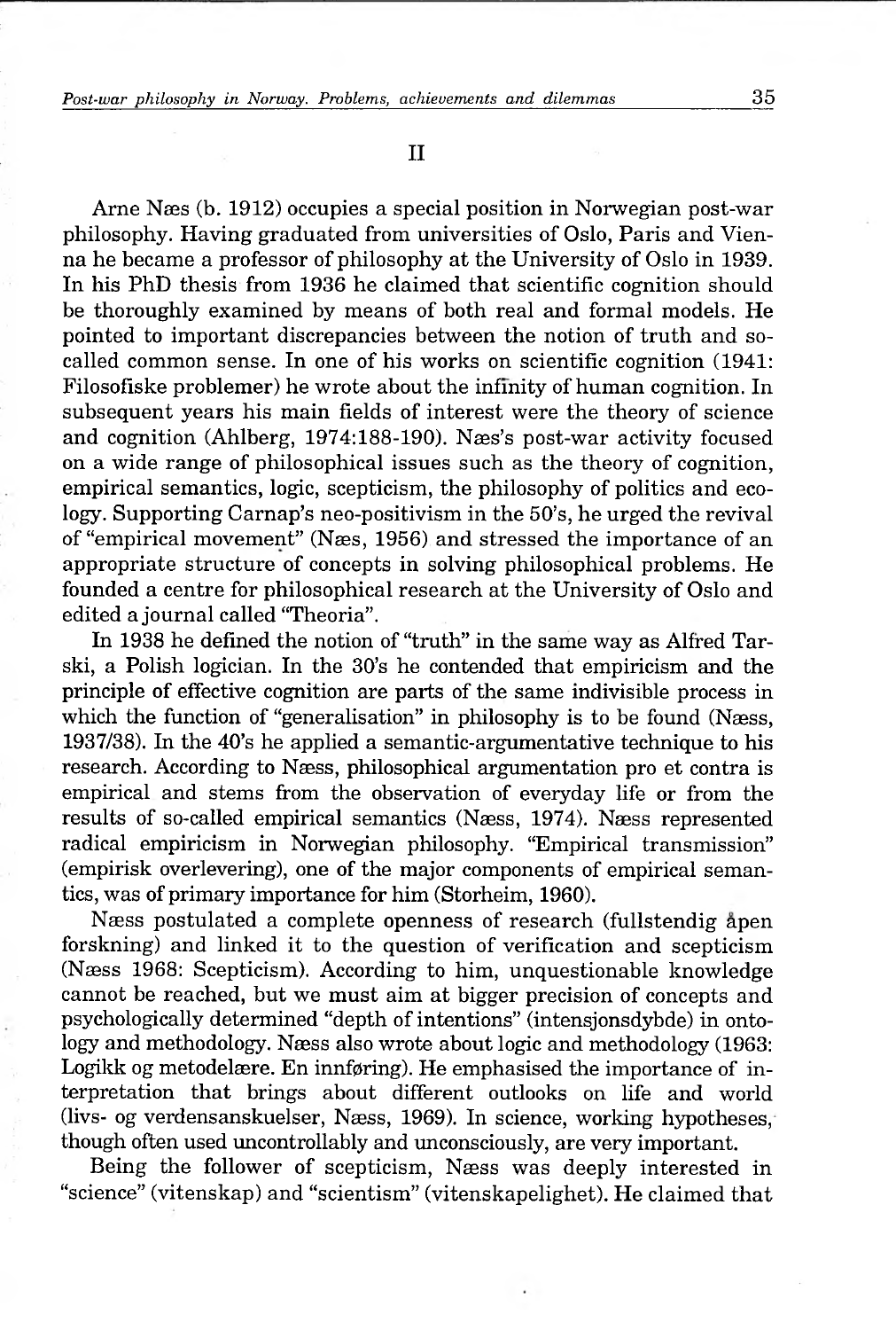philosophers should study the problems of mankind and cosmos on their changeable "research fronts" (forskningsfronter). Philosophical debates should focus on global and universal issues (universelle debatsituasjon). He wanted to bring philosophy closer to life. He talked about the "view of life" (livssyn) and our attitude to life (livsholdning). He was interested in the meaning and importance of philosophy (e.g. in a study of 1965: Hva er filosofi?) and he acclaimed its value in university education. He preferred studying works of individual philosophers to analysing fundamental questions of philosophy (1965: Moderne filosofer).

Studying ideological issues (e.g. the concept of democracy and ideology), he applied semantic and argumentative research techniques and he based an extensive study about the relation between democracy, ideology and objectivity on these methodological principles (1956: Democracy, ideology and objectivity). He perceived politics in philosophical and ethical categories and saw the need for lasting peace in Europe. Næss maintained that any disputes should be settled by a "neutral organ" consisting of people of different political beliefs. In a study on humanistic principles of Gandhi's philosophy (1960: Gandhi og atomalderen), he appealed for a more effective commitment of philosophy to defend mankind from the "threat" of the atomic age. Naess was fully aware that he lived in a politically and ideologically divided world and therefore he was vitally interested in what he called "cognitive analysis of ideological controversy". He also got involved in other aspects of philosophy which he thought was important and crucial for the needs of people, like e.g. the protection of natural environment. With S. Kvaløy he gave rise to socalled "environmental philosophy" (Næss 1972, 1974).

Per Ariansen from the University of Oslo disseminated environmental philosophy (miljøfilosofi) in the 80's (Ariansen, 1992). He emphasised the fact that the relation between man and nature is not only biological and technical but also reflexive and philosophical. In his opinion environmental questions have historical, cultural, economic, social and political dimensions. Environmental philosophy is also the "philosophy of ethics" (at least in the so-called interrelations between man and nature). For future generations environmental philosophy seems to be more important than e.g. industrial revolution.

Hans Skjervheim studied the philosophy of natural environment (apart from technological and political issues) in the 70's (Skjervheim, 1996), but earlier he had carried out studies of man from the viewpoint of objectivism (1959: Objectivism and the Study of Man). Being the pupil of Jürgen Habermas and Karl-Otto Apel, Skjervheim in his essays attacked positivism in social sciences, psychology, education, sociology and ethics.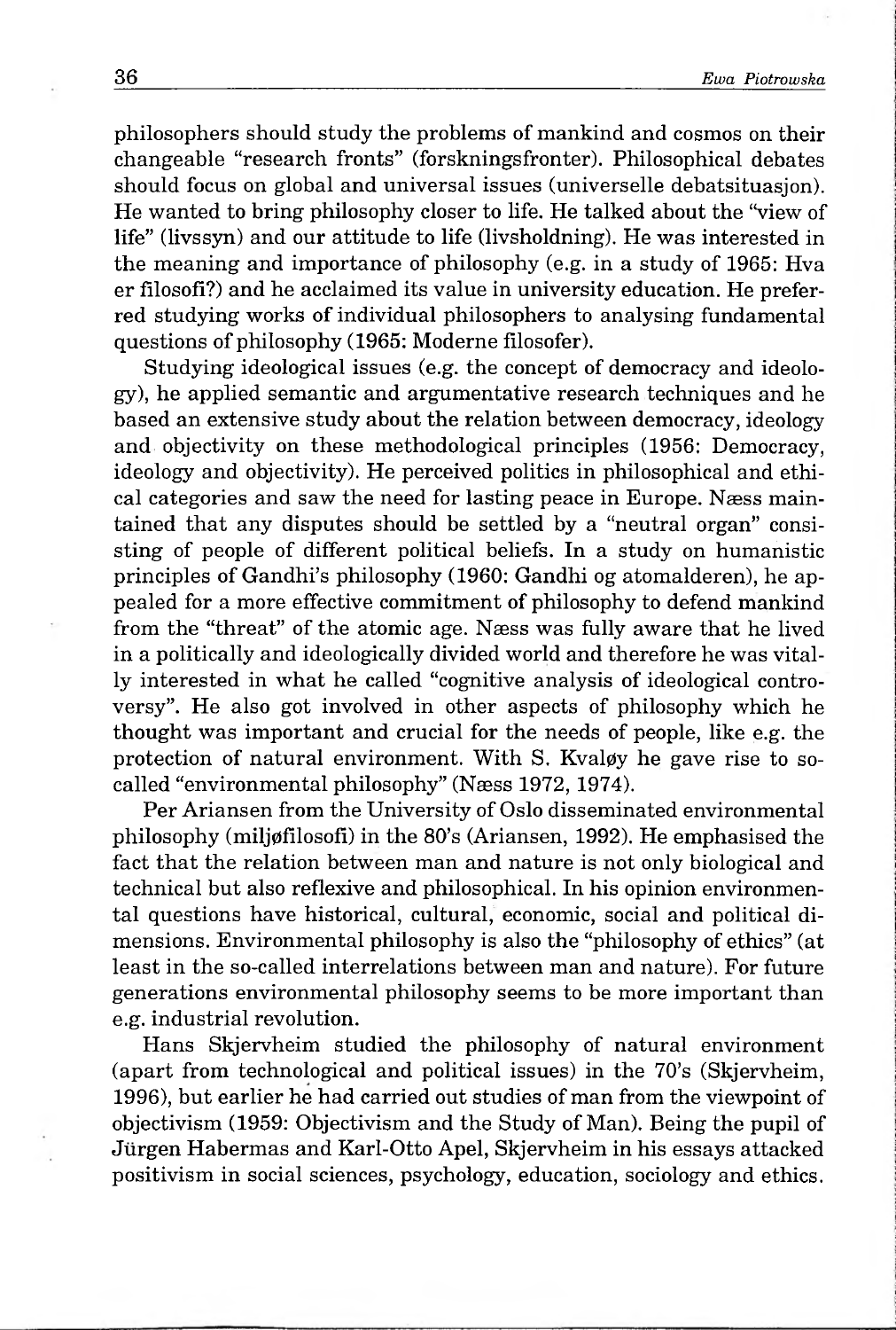Skjervheim considered philosophy to be an intellectual social category which should make people reflect and contemplate. He stayed under the influence of Kierkegaard, Nietzsche and some representatives of German philosophical anthropology such as Max Scheler, Hellmut Plessner or Arnold Gehlen. Let us notice here that a monograph of the life and work of Søren Kierkegaard was written by Finn Jor (Jor, 1995) who studied the "history of ideas" and published several articles on the subject in the newspaper "Aftenposten". Jor sees close relations between Kierkegaard's intricate inner life and his philosophical, aesthetic and religious beliefs and attempts at a new and fresh look at the insights of the great Danish existentialist.

Skjervheim represents the philosophy of politics, a popular trend in Norwegian science, but he is strongly influenced by Gadamer, Mannheim, Weber, Pareto, Aron and even Heidegger. He claims that philosophy is not a purely academic and theoretical science. Philosophy concerns us all because it focuses on fundamental problems that man, both individually and collectively, is faced with. Moreover, philosophy plays an important part in our "journey of reflections". In Skjervheim's thoughts and opinions one can clearly see the influence of existentialism which still arouses interest among Norwegian philosophers (cf. Østberg's study on the life and work of Jean Paul Sartre, Østberg, 1993).

Skjervheim tried to form integrated "thought realities" out of various opinions and philosophical systems. These realities must be bound to the requirements of life. He treated "philosophy for the people" and philosophy for professionals with equal seriousness (Skjervheim, 1996). In his philosophical essays he discussed phenomenological and hermeneutic questions and tried to explain the critical theory of the Frankfurter School (Skjervheim, 1996).

Gunnar Skirbekk, in the 70's and 80's attached to the University of Bergen, studied the problems of political philosophy and theory (Skirbekk, 1972) remaining under the influence of neo-Marxism and so-called critical dialectic. In the late 60's he participated in a discussion about the death of ideology that was to be expected with the collapse of totalitarian political systems. Skirbekk claimed then that such a development was plausible in the foreseeable future (Skirbekk, 1969). Studying Heidegger's philosophy, he explored the mechanisms of nihilism and truth in life and science (Skirbekk, 1966). He considered the analysis of the system of concepts very important, but he also claimed that in politics doctrines should be confronted with human "practice of behaviour". In an outline of European philosophy (Skirbekk, 1980) he emphasised the philosophical evolution of such concepts as natural law, progress and reason in science (under the influence of Næss).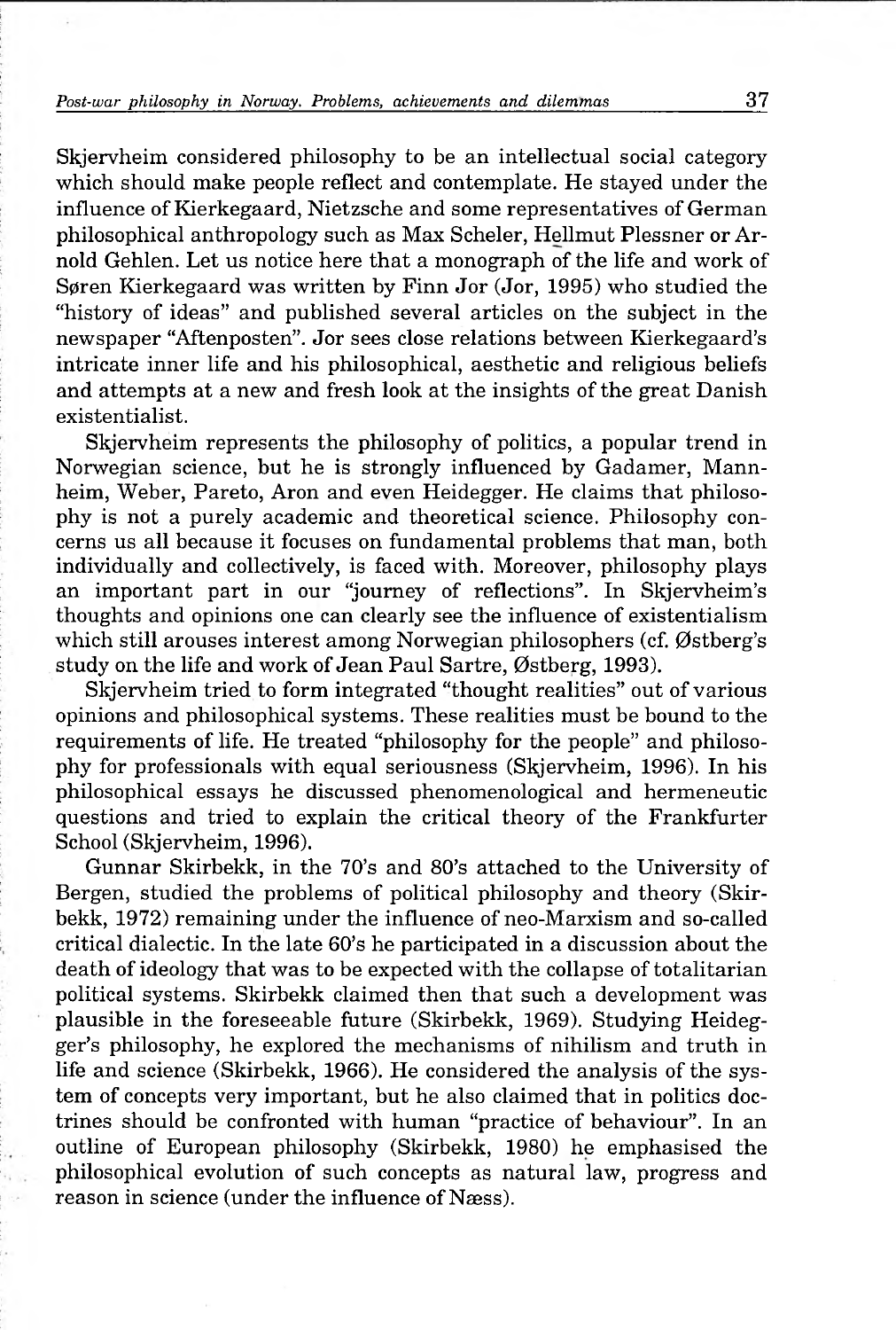The philosophy of science has been a much discussed trend in modern Norwegian philosophy, especially by a large group of Næss's followers. Guttorm Fløistad, Næss's student, has written a monograph on Heidegger's philosophy and in another work has explored the notion of understanding in Spinoza's ethic (Fløistad, 1967). Dagfinn Føllesdal from the University of Oslo discusses the relations between phenomenology and analytic philosophy. His major works deal with the theory of reasoning and the philosophy of science both from the practical and theoretical viewpoint (Føllesdal-Walløe-Elster, 1996). The problem of reaching rational opinions and evaluations on the basis of mass and often contradictory information constitutes the core of the so-called theory of argumentation (argumentasjonsteori) in which a hypothetical and deductive method is applied on the general level. According to Føllesdal, logic and the philosophy of science should be united as one whole. Follesdal with a group of co-workers founded a centre for the philosophy of science at the University of Bergen (Senter for vitenskapsfilosofi). In 1977, in co-operation with Lars Wallge, he published a valuable study on the theory of argumentation and the philosophy of science (Føllesdal-Walløe: Argumentasjonsteori og vitenskapsfilosofi). The study was a competent introduction to the principles of logic reasoning and methodology (metodelaere). He also cooperated with Nils Kristian Sundby on the problems of modal logic.

Jon Elster was yet another scholar who contributed to the philosophy of science. He is mainly interested in different causal, functional or intentional forms of scientific explanation. He worked out the mechanisms of "rational choice" (cf. his and A. Hylland's study: Foundations of Social Choice Theory published in Oslo in 1985). The theory has been applied to the complicated processes of building the so-called welfare economics in Scandinavia and in extensive studies on rationality and social change. In another work Jon Elster analysed different theories of so-called technical change (1983: Explaining Technical Change), among others neo-classical, evolutionary and Marxist theories and the theory of Joseph Schumpeter.

Pragmatic philosophy developed in Norway in the 70's and 80's under American and British influence (Høibraaten-Gullvåg, 1984, vol. I). Pragmatic philosophy is usually applied to logic and methodological issues. According to Ingemund Gullvag, philosophy makes use of both scientific methods and those which lie outside the scope of science. Pragmatists consider philosophy to be the study of everything what is factual (Generasjoner i norsk filosofi, 1973:136). Being Næss's pupil, Gullvåg was also interested in the philosophy of logic and mathematics in the works of Bertrand Russell, Rudolf Carnap and C.S. Peirce, and analysed their interpretation of such terms as truth, certainty, meaning and existence.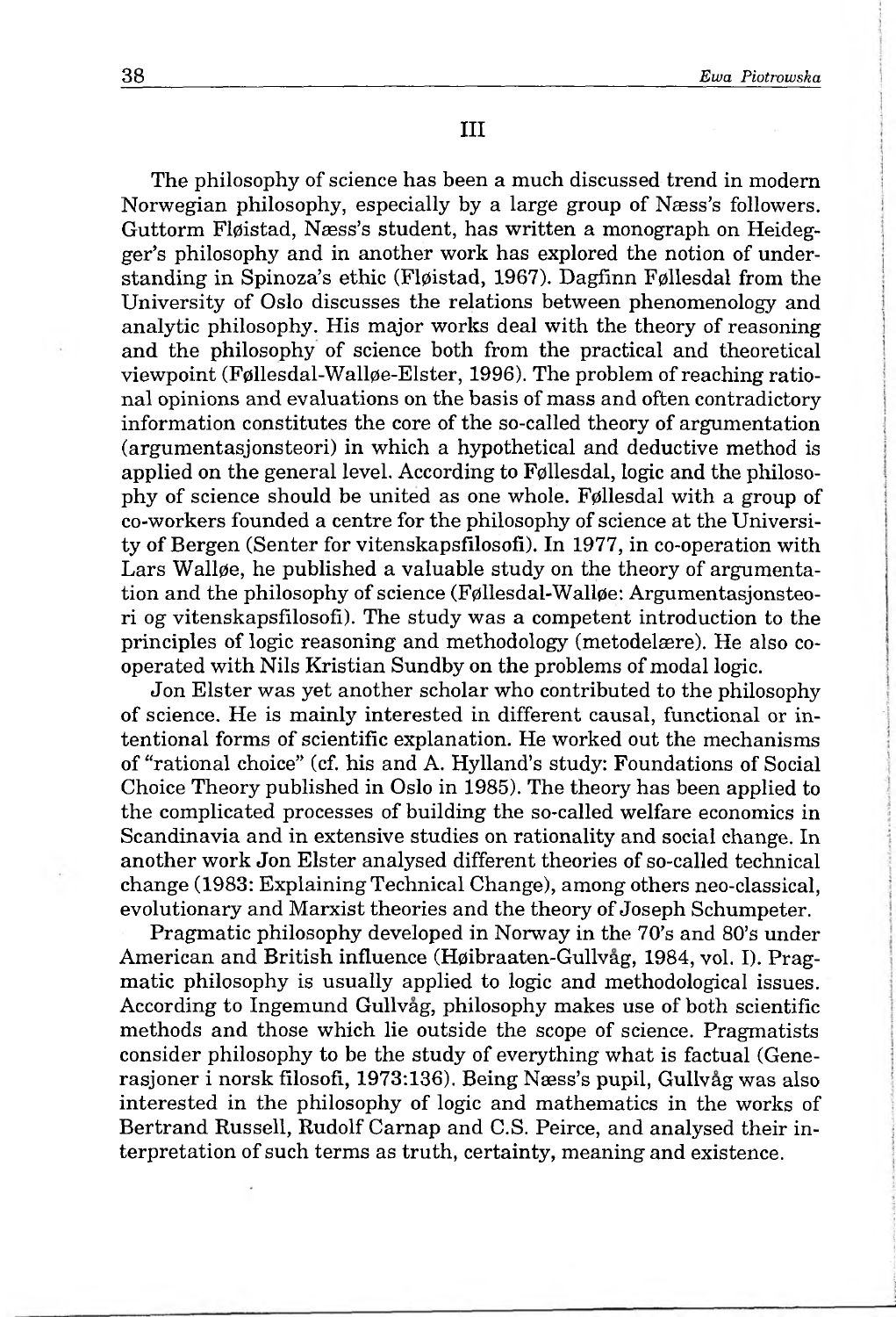Magne Dybvig from Bergen has focused his scientific interest on logical and psychological problems of modern philosophy. He has studied analytic and transcendental aspects of Cartesian philosophy and medieval universals from the ontological and psychological viewpoint. He is also interested in the methodical function of a "thought experiment" (tankeeksperiment). His research focuses around methodological and logical problems (Ahlberg-Regnell).

Hjørdis Nerheim, professor of philosophy at the University of Tromsø, explores paradigms, models and communicative strategies in the theory of cognition (Nerheim, 1995) trying to apply them to social and moral aspects of medical care. He claims that the knowledge based on hermeneutic principles may be used effectively in other sciences such as medicine.

Nerheim's research shows the relations between methods applied in philosophy and partly in psychology and those used in medical sciences, thus proving the need for integration of sciences.

1. Philosophical thought plays a major role in university education in Norway, specifically at humanities departments (so-called academic philosophy). The syllabus covers usually the heritage of western European and American philosophy though in the 60's and 70's it was "in fashion" to study Indian, Chinese and Japanese philosophy (or mostly its religious aspects). The philosophy of eastern Europe has not aroused much interest in post-war Norway, not even Russian philosophy. Norwegian scholars (e.g. Arne Naess, Berg Eriksen, Jostein Gaarder in a popularised form, Torstein Tollefsen, Henrik Syse, Rune Frits Nicolaisen, Gunnar Skirbekk, Nils Gilje, Anfinn Stige) have made philosophy popular through publishing textbooks and syntheses designed for a wide audience. In Norway the history of philosophy is equivalent to the "history of human thinking" in a broad cultural, social and political context.

2. Norwegian post-war philosophy explores a wide spectrum of issues, from religious, ethical, social and political aspects to the problems of nature and ecology and the philosophy of formal sciences.

3. In the last quarter century the role of gender and women (feminism) in the development of philosophical thought has been given much consideration (e.g. in the studies of Vigdis Songe-M0ller). It is believed that women's emancipation movement should seek for philosophical justification. In Norwegian science the problems of the "philosophy of life" are widely discussed (e.g. in the works of Nina Kari Monsen) in a spiritual, cultural and integral context. Many scholars, among others, Knut Erik Tranøy, discuss the moral and social responsibility of a scien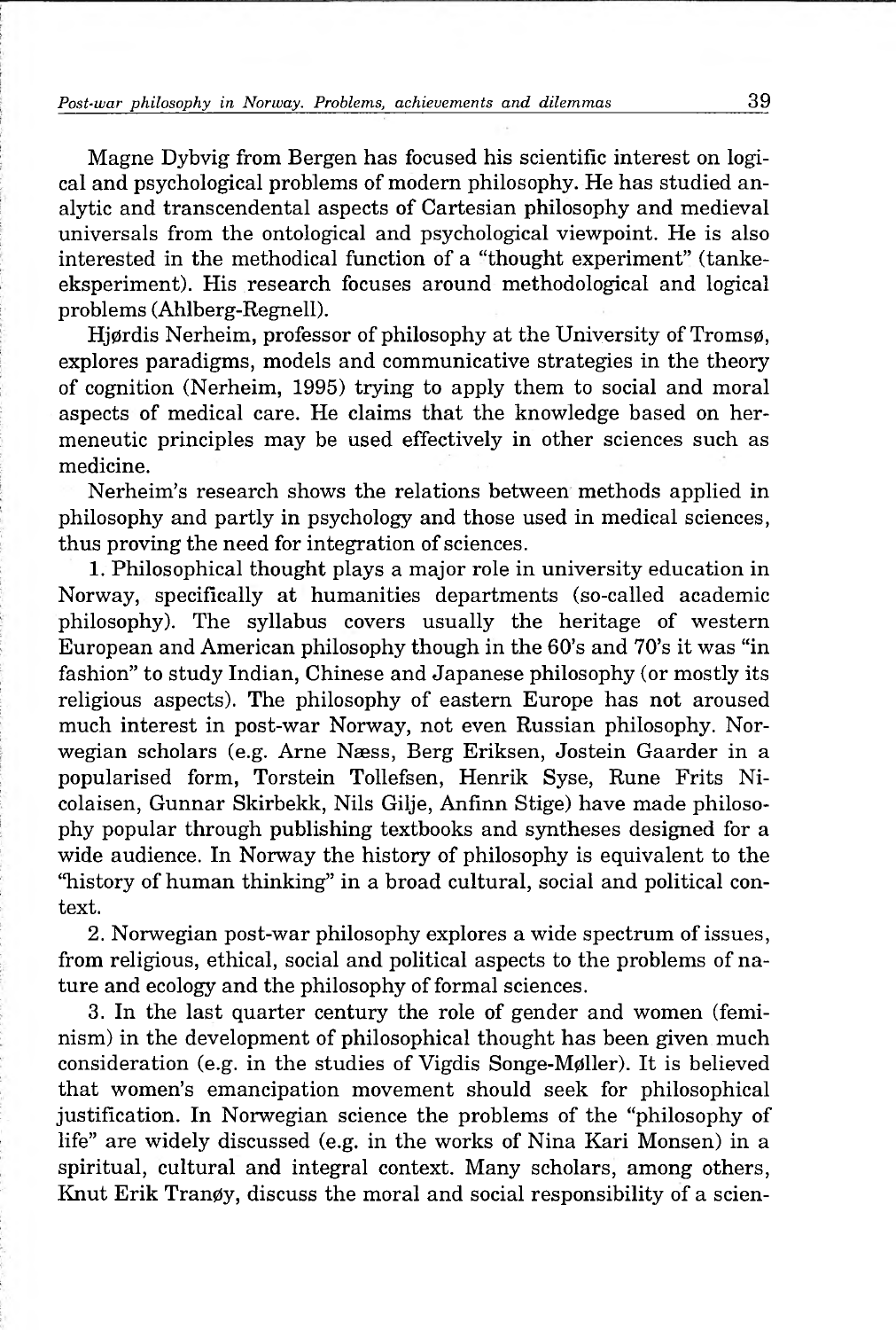tist (both as an individual and member of the community of scientists) from the philosophical viewpoint. Flourishing post-war Protestant theology has developed a strong "philosophical foundation", but this lies beyond the scope of this article.

4. Arne Naess is undoubtedly the most prominent figure in Norwegian post-war philosophy. He founded his own school at the University of Oslo (so-called empirical movement). Ness explored a wide spectrum of philosophical issues, e.g. the theory of cognition, empirical semantics, scepticism, and the philosophy of science and ecology. Important contributions to the philosophy of natural environment and ecological politics have been made by S. Kvaløy and Per Arinsen. The philosophy of politics is represented mainly by Hans Skjervheim.

5. The problems of the philosophy of science have been undertaken by many scholars, especially by Næss's pupils, e.g. Guttorm Fløistad (Spinoza and phenomenology), Dagfinn Føllesdal (works on different aspects of the philosophy of science), Lars Wallge (theory of argumentation), Jon Elster and A. Hylland (social choice theory). In recent years the most discussed branches of philosophy have been pragmatic philosophy (e.g. in the works of Ingemund Gullvåg and Helge Høibraaten) and the philosophy of communicative strategies (Hjørdis Nerheim).

## REFERENCES

Ahlberg Alf, Regnell Hans, 1974, *Filosoftskt lexikon,* Stockholm.

- Ariansen Per, 1992, *Milj0filosofi. En innf0ring,* Oslo.
- Eriksen Trond Berg, 1994, *Undringens labyrinter,* Oslo.
- Fløistad Guttorm, 1967, *The Problem of Understanding in Spinoza's ethics*, Oslo.
- F0llesdal Dagfinn, Wall0e Lars, Elster Jon, 1996, *Argumentasjonsteori, sprak og vitenskapsfilosofi,* Oslo.
- Frangsmyr T. (ed.), 1983, *Humanioras egenart. En rapport,* Oslo.
- Gaarder Jostein, 1995, *Świat Zofii,* Warszawa.
- *Generasjoner i norsk filosofi,* 1973, En antologi, redigert av Anfinn Stigen, Oslo.
- H0ibraaten Helge, Gullvag Ingemund, 1984, *Essays in Pragmatic Philosophy,* vol. I, Oslo.
- Jor Finn, 1995, *"Til hiin Enkelte". S0ren Kirkegaards liv og verk,* Oslo.
- Monsen Nina Kari, 1992, *Under godhetens synsvinkel. Livsfilosofiske essays,* Oslo.
- Nerheim Hj0rdis, 1995, *Vitenskap og kommunikasjon,* Oslo.
- Naess Arne, 1937/38, Die Funktion der Verallgemeinerung, *Erkenntnis,* vol. 7.
- Næss Arne, 1938, "Truth" as conceived by those who are not professional philosophers (typescript).
- Nsess Arne, 1956, Wie fordert man heute die empirische Bewegung, (publ. 1937/38), *Filosofiske Problemer.*